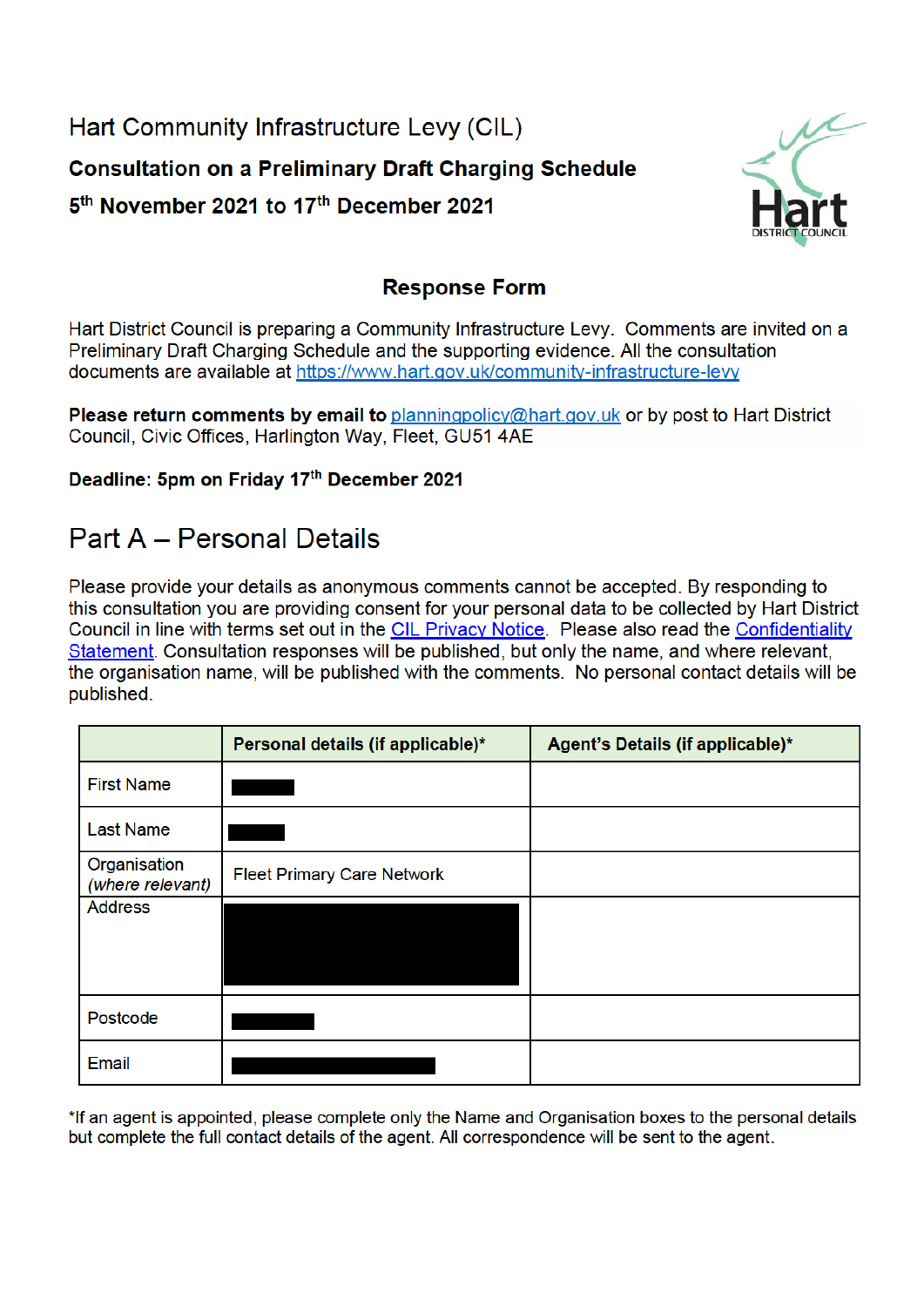## Part B – Representations

The Council is consulting on:

• Preliminary Draft Charging Schedule (setting out the proposed CIL rates)

You may also comment on the supporting evidence base:

- CIL Viability Assessment September 2021
- Hart Infrastructure Delivery Plan Update October 2021
- Infrastructure Funding Gap Assessment October 2021

## **Your Comments**

Thank you for the opportunity to respond to this consultation.

I am responding on behalf of the 4 GP Practices within the Fleet Primary Care Network (Fleet PCN). These include Richmond Surgery (of which I am a Partner), Fleet Medical Centre, Branksomewood Healthcare Centre and Crondall New Surgery.

This reply is supported by the Fleet PCN Board, the local group which reviews healthcare provision, in particular Primary Care provision, for the population served by these 4 Practices.

We note the gap in funding of just under £58 million to deliver some of the infrastructure requirements across Hart. We also note that Section 106 has historically raised some funds from bigger projects across the area, but it has been extremely difficult to access. Indeed, we would like to understand how we might be able to access these funds going forward.

Rather than linking health provision to individual developments and areas, we are sure that the residents of Fleet would expect healthcare provision to be at 'Place' to cope with the increasing size of the population, rather than just linked to these very large projects as with Section 106 contributions. Thus, we support the need to introduce the Community Infrastructure Levy as this should enable funds to be raised to be put towards infrastructure where it is needed rather than just aligned to these bigger projects.

However, there is little mention of Health in your Plan and what is there is not supported nor costed. As such we feel the gap of £57, 908911.70 is a significant underestimate and further discussions are needed between Hart DC and your Health Partners, namely Frimley Clinical Commissioning Group (Frimley CCG) and local primary care and community representatives. Fleet PCN would welcome contributing to these discussions.

The Hart delivery Plan update makes reference to a new 1050 sqm surgery at Watery Lane, but this proposal does not have the support of Frimley CCG nor NHS England. The Viability Study by Three Dragons makes reference to 3 projects, but there are no details as to what these might be and have no potential costs against them. It is a concern that the details have not been shared with your Health Partners, consultation has not occurred nor costs considered.